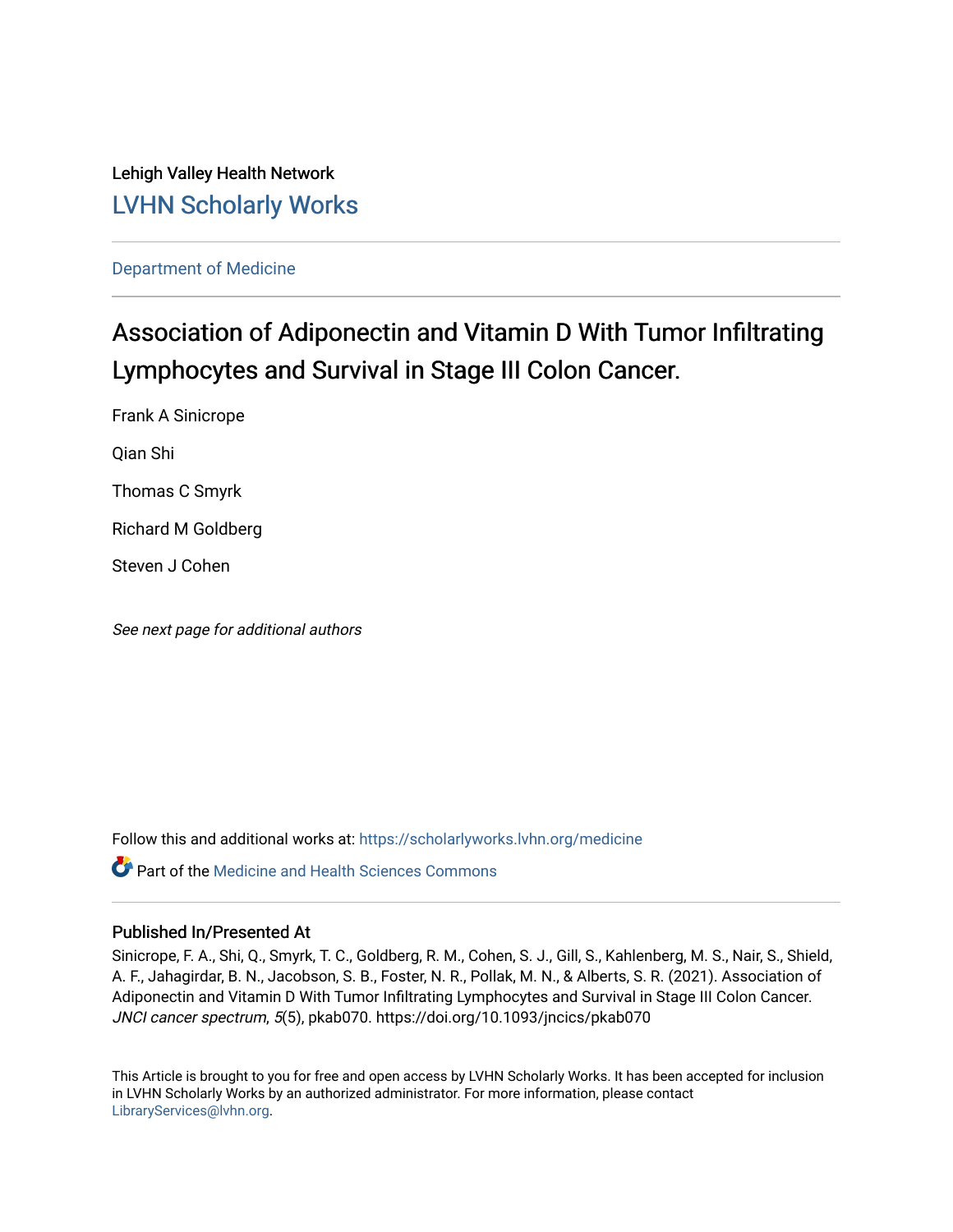# Authors

Frank A Sinicrope, Qian Shi, Thomas C Smyrk, Richard M Goldberg, Steven J Cohen, Sharlene Gill, Morton S Kahlenberg, Suresh G. Nair MD, Anthony F Shield, Balkrishna N Jahagirdar, Sawyer B Jacobson, Nathan R Foster, Michael N Pollak, and Steven R Alberts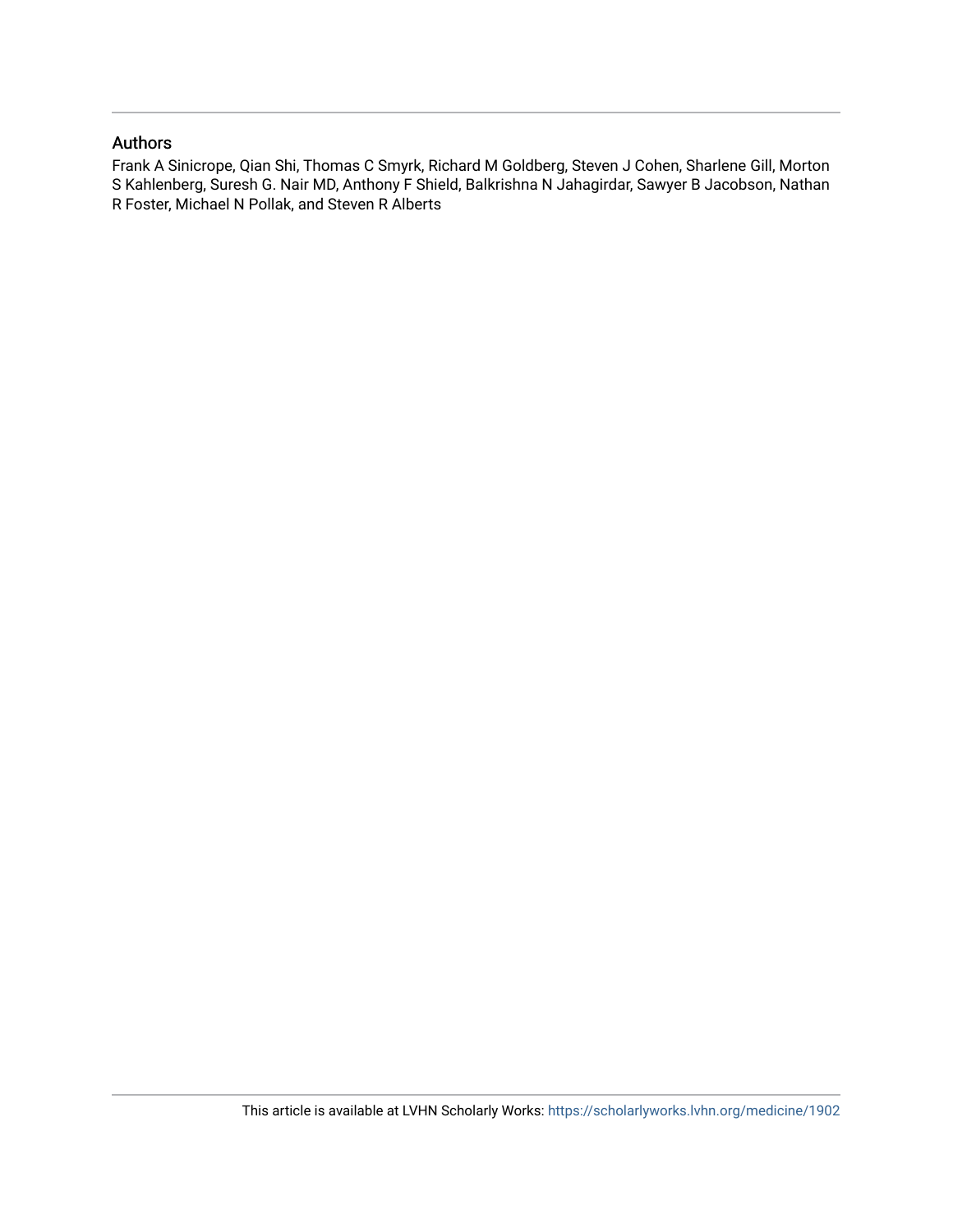Frank A Sinicrope, MD, Qian Shi, PhD, [...], and Steven R Alberts, MD

## Abstract

#### **Background**

Adipocyte-derived adiponectin may play a role in the host inflammatory response to cancer. We examined the association of plasma adiponectin with the density of tumor-infiltrating lymphocytes (TILs) in colon cancers and with vitamin D, clinicopathological features, and patient survival.

#### Methods

Plasma adiponectin and 25-hydroxyvitamin D [25(OH)D] were analyzed by radioimmunoassay in 600 patients with stage III colon cancer who received FOLFOX-based adjuvant chemotherapy (NCCTG N0147 [Alliance]). TIL densities were determined in histopathological sections. Associations with disease-free survival (DFS), time to recurrence, and overall survival were evaluated by multivariable Cox regression adjusting for potential confounders (ie, body mass index, race, TILs, and N stage). All statistical tests were 2-sided.

#### **Results**

We found a statistically significant reduction in adiponectin, but not 25(OH)D, levels in tumors with high vs low TIL densities (median = 6845 vs 8984 ng/mL;  $P = .04$ ). A statistically significant reduction in adiponectin was also observed in obese (body mass index >30 kg/m<sup>2</sup>) vs nonobese patients (median = 6608 vs 12 351 ng/mL;  $P < .001$ ), in men vs women (median = 8185 vs 11 567 ng/mL;  $P < .001$ ), in Blacks vs Whites or Asians (median = 6412 vs 8847 vs 7858 ng/mL; *P* < .03), and in those with fewer lymph node metastases (N1 vs N2: median = 7768 vs 9253 ng/mL; *P* = .01). Insufficiency of 25(OH)D (<30 ng/mL) was detected in 291 (48.5%) patients. In multivariable analyses, neither adiponectin nor 25(OH)D were associated with a statistically significant difference in DFS, overall survival , or time to recurrence in models adjusted for potential confounders. We found a statistically significant association of TILs with prognosis, yet no such interaction was observed for the association of adiponectin with TILs for DFS.

#### **Conclusions**

Lower circulating adiponectin levels were associated with a statistically significant increase in TIL densities in colon cancers, indicating an enhanced antitumor immune response. In contrast to TILs, neither adiponectin nor 25(OH)D was independently prognostic.

Colorectal cancer (CRC) is the third most common cancer and is second only to lung cancer as a cause of cancer-related mortality in the United States ([1\)](#page-8-0). Obesity is an established risk factor in this malignancy, and it is postulated that adiponectin may mediate the biological link between obesity and CRC ([2\)](#page-8-1). Although the mechanism for this potential link is unknown, adipocyte-derived adiponectin may play a role in immune regulation and in the host inflammatory response to cancer ([3](#page-8-2),[4](#page-8-3)). Adiponectin, the most abundant hormone secreted by adipose tissue, senses metabolic stress and modulates metabolic adaption by targeting the innate immune system under physiological and pathological conditions ([5](#page-8-4)). Epidemiological studies suggest an inverse association between plasma adiponectin levels and risk of developing CRC ([6,](#page-8-5)[7\)](#page-8-6). This inverse relationship was observed among men, but not women, in the Nurses' Health Study and Health Professionals Follow-up Study ([6\)](#page-8-5). In a meta-analysis of patients with established CRC, a statistically significant decrease in adiponectin levels was observed compared with non CRC controls ([8\)](#page-8-7). Limited data suggest an association between prediagnostic plasma adiponectin and risk of CRC-specific and overall mortality [\(9](#page-8-8)). However, the only prospective study of adiponectin measured at the time of diagnosis of CRC was not prognostic ([10\)](#page-8-9), and postdiagnosis data are lacking.

Plasma adiponectin was found to be associated with vitamin D levels in non-CRC patients [\(11](#page-8-10)). Vitamin D insufficiency (<30 ng/mL) is relatively common in healthy individuals and in CRC populations ([12\)](#page-8-11). Serum 25-hydroxyvitamin D [25(OH)D] was inversely associated with CRC risk [\(13](#page-8-12)), and some studies suggest that 25(OH)D insufficiency in patients with established CRC may be associated with worse clinical outcome ([14-16\)](#page-8-13). Individuals deficient in vitamin D had statistically significantly higher levels of the serum inflammatory biomarkers interleukin-6 (IL-6) and Creactive protein ([17](#page-8-14)). Interestingly, a prior study found that a high 25(OH)D level was associated with a lower risk of developing CRC with an intense immune reaction ([18\)](#page-8-15), suggesting that vitamin D may influence the tumor-host interaction. In a study of the 25(OH)D score measured post-CRC diagnosis, its association with CRC-specific mortality differed by the extent of peritumoral lymphocytic reaction [\(19](#page-8-16)).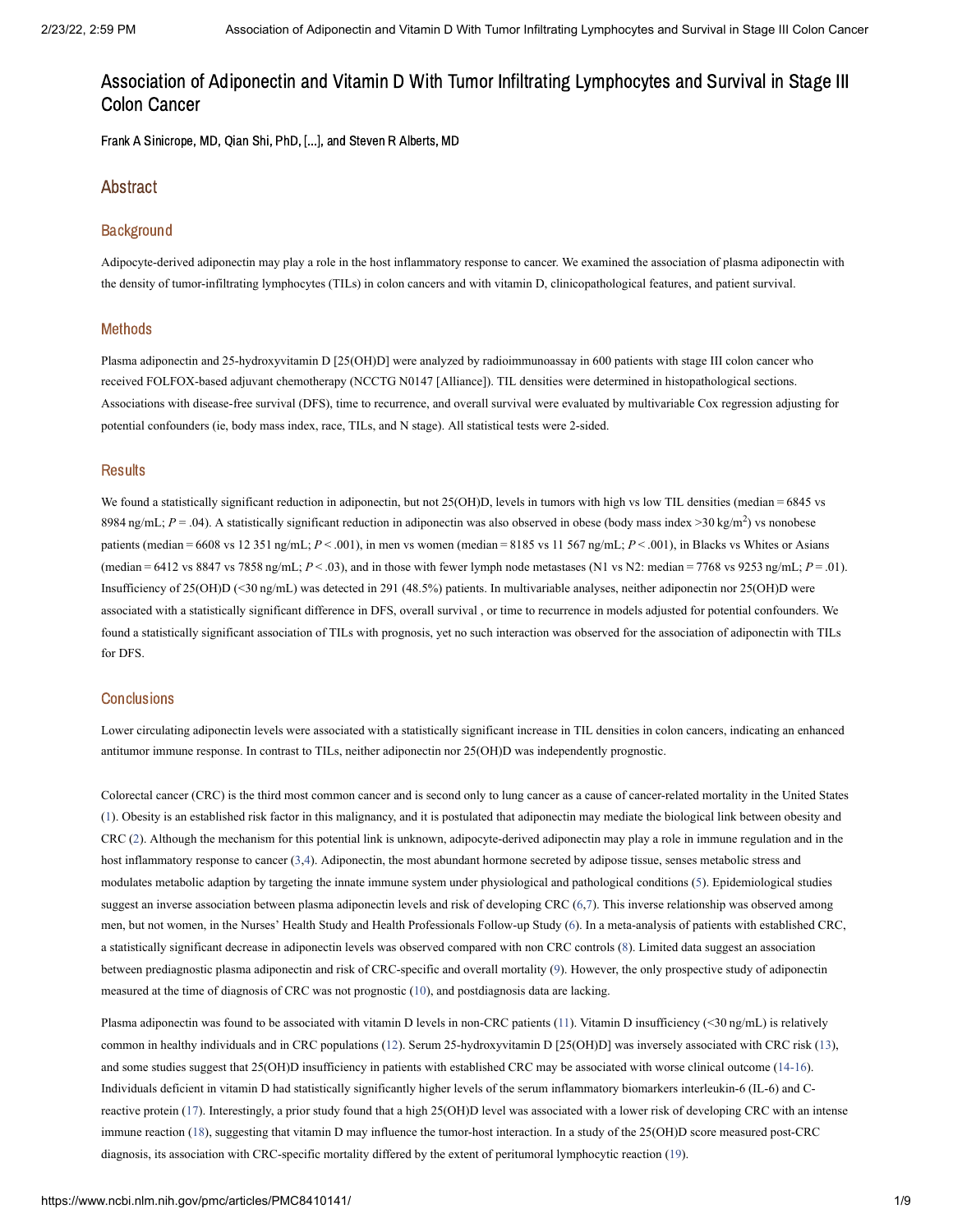To date, adiponectin has not been analyzed in relationship to the tumor immune microenvironment. We sought to test the hypothesis that adiponectin may play a role in the host inflammatory response to colon cancer, indicated by tumor-infiltrating lymphocytes (TILs). In patients with CRC, studies indicate that TILs can independently predict recurrence and survival [\(20-22](#page-9-0)). However, only limited data exist for adiponectin or vitamin D in patients with established CRC, and their impact on survival is largely unknown. We determined the association of postsurgical plasma adiponectin levels with TIL densities, 25(OH)D, clinicopathological features, and clinical outcome in patients with stage III colon cancers from a phase III adjuvant trial of FOLFOX-based chemotherapy (NCCTG N0147 [Alliance]) ([23\)](#page-9-1).

#### Methods

#### Study Population

Among 2686 patients with resected stage III colon cancer who had been randomly assigned to adjuvant FOLFOX alone or combined with cetuximab, we randomly selected 600 patients (300 per arm) for analysis of adiponectin and 25(OH)D (NCCTG N0147; ClinicalTrials.gov Identifier: [NCT00079274\)](https://clinicaltrials.gov/ct2/show/NCT00079274). Right-sided tumors were defined as located proximal to the splenic flexure. N1 tumors had 1-3 metastatic regional lymph nodes; N2 tumors had at least 4 nodes. All patients provided written informed consent at the time of clinical trial enrollment. All data analyses shown here were approved by Mayo Clinic Institution Review Board.

## Adiponectin and Vitamin D Assays

Plasma adiponectin and 25(OH)D were analyzed in processed and stored blood obtained at adjuvant study registration. Biomarker concentrations were measured by radioimmunoassay (laboratory of M. Pollak, McGill University, Montreal, QC, Canada) as previously described ([24\)](#page-9-2). Circulating levels of total and high molecular weight adiponectin were measured in duplicate using standard enzyme-linked immunosorbent assay methods. Because total and high molecular weight adiponectin levels were almost perfectly correlated (Spearman *P* = .99), we report total adiponectin. 25(OH)D was extracted from serum or plasma with acetonitrile, and samples were then assayed using an equilibrium radioimmunoassay procedure using an antibody specific for 25(OH)D [\(24\)](#page-9-2). Blinded quality control (QC) samples were included with test samples, and pooled QC specimens were added to each of the batches. For both assays, masked QC samples were interspersed among case samples. All laboratory personnel were blinded to patient outcomes. The mean coefficient of variation of the assay was 8%.

#### Histologic Examination of TILs

A representative hematoxylin and eosin-stained tumor section from each patient was scanned at low power to identify areas with the most intraepithelial TILs. Once identified, 5 consecutive 40X fields were counted, and mean TILs per high power field (HPF) were calculated by dividing the total number of TILs by 5. All cases were scored independently by 2 gastrointestinal pathologists blinded to clinical and molecular data [\(25](#page-9-3)). Cutoffs for TIL densities were previously determined in N0147 tumors based on their association with patient (disease-free survival [DFS]) and categorized as low ( $\leq$ 3 per HPF) vs high (>3 per HPF) TILs ([25](#page-9-3)).

#### DNA Mismatch Repair (MMR) Status and KRAS/BRAF Mutation Analysis

Prospectively collected tumor tissues were analyzed for MMR status by analysis of MLH1, MSH2, and MSH6 proteins using immunohistochemistry. Tumors with deficient MMR were defined as having absent expression of 1 or more MMR protein. Testing for a *BRAF* (c.1799T>A V600E) mutation in exon 15 and *KRAS* mutations in codons 12 and 13 of exon 2 was previously described ([26\)](#page-9-4).

#### Statistical Analysis

Adiponectin and 25(OH)D were analyzed as continuous variables in the primary analysis. As binary variables, adiponectin was dichotomized at the median, and 25(OH)D was dichotomized at 30 ng/ml with lower levels regarded as insufficiency [\(12\)](#page-8-11). The association of adiponectin with TILs was prespecified as the primary analysis and was analyzed by the Kruskal Wallis test. Associations between adiponectin and 25(OH)D and with clinicopathological features were assessed by Fisher exact, Pearson  $\chi^2$ , *t* test, and Kruskal-Wallis tests as appropriate. The association between adiponectin and clinical outcomes were as follows: DFS, time from randomization to recurrence or death from any cause; overall survival (OS), time from randomization to death from all causes; and time to recurrence (TTR) as time from randomization to recurrence. Distributions of DFS, OS, and TTR were estimated by the Kaplan-Meier method. Biomarkers were analyzed in relationship to clinical outcome as continuous variables using a relative risk model with cubic splines and as binary variables in multivariable Cox regression. Multivariable models included variables that were considered to be potential confounders. Interaction tests were performed. A 2-sided *P* value of less than .05 was considered statistically significant and was not adjusted for multiple comparisons. SAS software version 9.4 and R version 3.6.2 were used (SAS Institute, Cary, NC).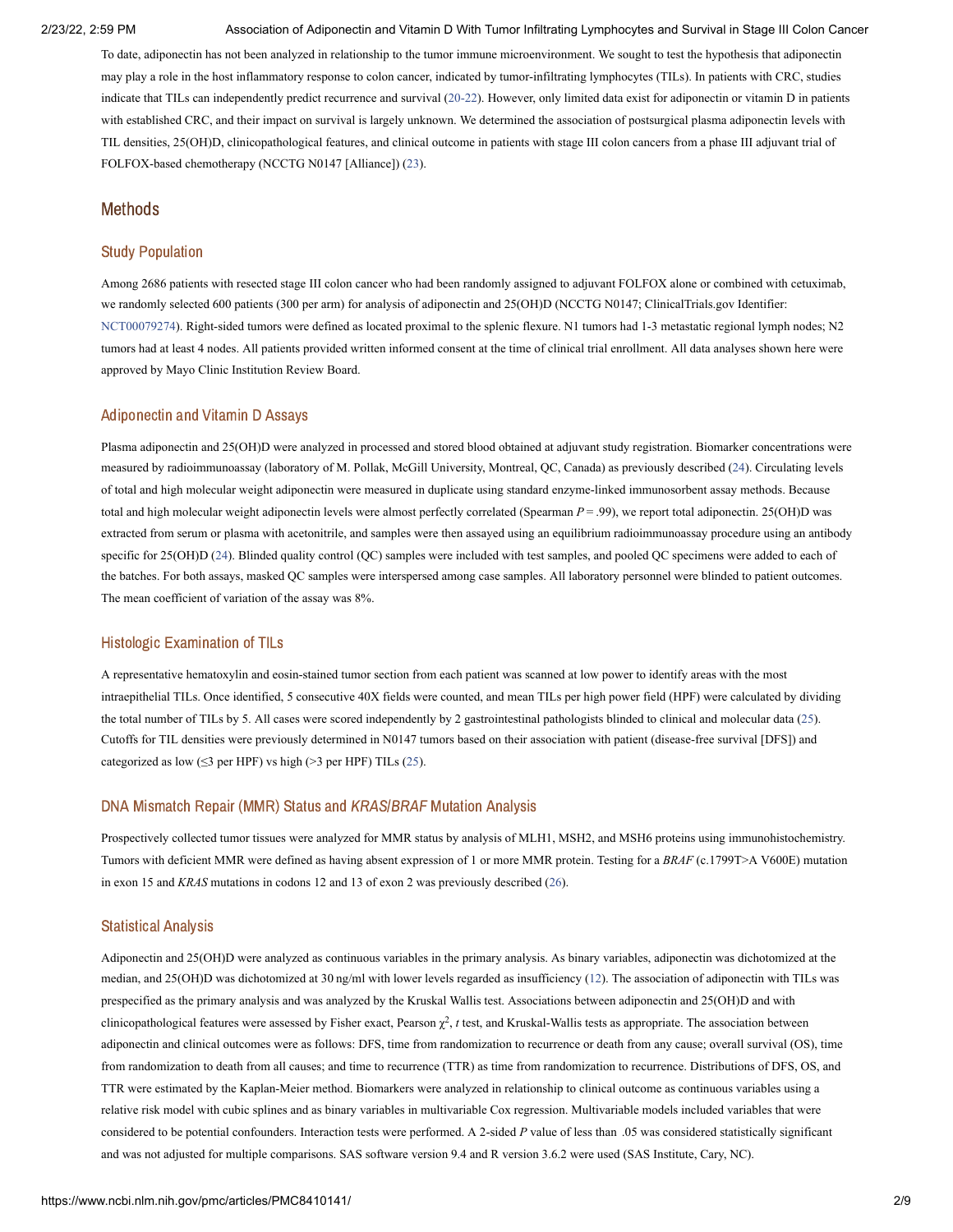Results

### Association of Plasma Adiponectin and 25(OH)D With Patient Characteristics and TILs

The frequency distribution and median levels of plasma adiponectin and 25(OH)D are shown in [Figure](https://www.ncbi.nlm.nih.gov/pmc/articles/PMC8410141/figure/pkab070-F1/?report=objectonly) 1. We found a statistically significant decrease in the level of adiponectin in patients whose tumors had high vs low TIL densities (median = 6845 vs 8984 ng/mL; *P* = .04) [\(Table](https://www.ncbi.nlm.nih.gov/pmc/articles/PMC8410141/table/pkab070-T1/?report=objectonly) 1). Furthermore, a statistically significant and inverse association between adiponectin level and body mass index (BMI) category was observed whereby obese patients had a lower median adiponectin level (median = 6608 ng/mL) than did those of normal weight (median = 10 693 ng/mL) or underweight (median = 18 010 ng/mL;  $P < 0.001$ ). A statistically significant decrease in adiponectin was observed in men vs women (median = 8185 vs 11 567 ng/mL;  $P < 0.001$ ), in those aged 65 years or younger (median = 7663 vs 9279 ng/mL; *P* = .007), and in Blacks vs Whites or Asians (median = 6412 vs 8847 vs 7858 ng/mL;  $P < 0.03$ ) [\(Table](https://www.ncbi.nlm.nih.gov/pmc/articles/PMC8410141/table/pkab070-T1/?report=objectonly) 1). Findings by race were not explained by differences in BMI, which was similar by race. Adiponectin levels differed by N stage in that a lower level was associated with fewer regional lymph node metastases (N1 vs N2: median = 7768 vs 9253 ng/mL;  $P = .01$ ). Adiponectin was not associated with a statistically significant correlation with 25(OH)D (Spearman *r* = −.0038; *P* = .93) or with T stage, DNA MMR, or the mutational status of *KRAS* or *BRAF* genes.



Frequency distributions of postsurgical plasma adiponectin (**left**) and 25-hydroxyvitamin D (**right**) in 600 patients with surgically resected stage III colon cancers treated with adjuvant FOLFOX-based chemotherapy.

|          |     | Association between plasma adiponectin level and clinicopathological |        |                  |  |  |
|----------|-----|----------------------------------------------------------------------|--------|------------------|--|--|
|          |     |                                                                      |        |                  |  |  |
| Variable | No. | Plasma adipenectin level, ng/ml.                                     |        |                  |  |  |
|          |     | Mean (SD)                                                            | Madise | 01.03            |  |  |
| Age, y   |     |                                                                      |        |                  |  |  |
| $-65$    |     | 420 9372.2 (5877.4)                                                  | 7663.0 | 5306.0, 12 419.5 |  |  |
| 365      |     | 180 10 751,7 (6382.7) 5279.0                                         |        | 6268.8, 13 581.8 |  |  |
| Race     |     |                                                                      |        |                  |  |  |
| Asian    |     | 99332 (5347.7)                                                       | 7858.0 | 5110.2, 13 653.0 |  |  |

#### [Table](https://www.ncbi.nlm.nih.gov/pmc/articles/PMC8410141/table/pkab070-T1/?report=objectonly) 1.

Association between plasma adiponectin level and clinicopathological variables

A statistically significant reduction in plasma 25(OH)D, as a continuous variable, was found in Blacks vs Whites or Asians (*P* < .001) ([Table](https://www.ncbi.nlm.nih.gov/pmc/articles/PMC8410141/table/pkab070-T2/?report=objectonly) 2). Differences by sex were statistically, but not clinically significant. A statistically significant decrease in 25(OH)D levels was found in the relatively few patients with poor performance status. Insufficiency of 25(OH)D (<0 ng/mL) was detected in 49% (291 of 600) of study participants. Consistent results were found for the dichotomous 25(OH)D by patient race (*P* < .001) and sex (*P* < .03) [\(Supplementary](#page-7-0) Table 1, available online). Specifically, insufficiency of 25(OH)D was more common in Blacks vs Whites or Asians (73.6% vs 45% vs 53.6%) and in women vs men (53.2% vs 44.3%), with both achieving statistical significance. 25(OH)D was not statistically significantly associated with BMI or adiponectin level. Neither the association of the continuous nor of the dichotomous 25(OH)D level with TIL density achieved statistical significance [\(Table](https://www.ncbi.nlm.nih.gov/pmc/articles/PMC8410141/table/pkab070-T2/?report=objectonly) 2; [Supplementary](#page-7-0) Table 1, available online).

| Association between continuous vitamin D level and clinicopatholog |     |                         |  |            |                |
|--------------------------------------------------------------------|-----|-------------------------|--|------------|----------------|
|                                                                    |     |                         |  |            |                |
|                                                                    |     |                         |  |            |                |
| <b><i>Variable</i></b>                                             | No. | Vitamia D level, agind. |  |            | $\overline{a}$ |
|                                                                    |     | Mean (SD) Median        |  | Q1, Q3     |                |
| Age, y                                                             |     |                         |  |            | .74            |
| 585                                                                |     | 420 30.9 (10.2) 30.3    |  | 24.0, 35.9 |                |
| $-65$                                                              |     | 180 30.7 (10.3) 30.0    |  | 23.2, 36.5 |                |
| Race                                                               |     |                         |  |            | $-000$         |
| Asian                                                              |     | 76 107/09: 704          |  | 25.0 M 2   |                |

[Table](https://www.ncbi.nlm.nih.gov/pmc/articles/PMC8410141/table/pkab070-T2/?report=objectonly) 2.

Association between continuous vitamin D level and clinicopathological variables

#### Association of Plasma Adiponectin and 25(OH)D Levels With Patient Clinical Outcome

Univariately, plasma adiponectin was not statistically significantly associated with DFS as a dichotomous variable (cut at median; hazard ratio [HR] = 0.98, 95% confidence interval [CI] = 0.74 to 1.29; *P* = .88) shown in a Kaplan Meier plot ([Figure](https://www.ncbi.nlm.nih.gov/pmc/articles/PMC8410141/figure/pkab070-F2/?report=objectonly) 2, A) or a continuous variable shown by cubic spline ([Figure](https://www.ncbi.nlm.nih.gov/pmc/articles/PMC8410141/figure/pkab070-F2/?report=objectonly) 2, C). No association was found between adiponectin and OS (HR = 0.90, 95% CI = 0.66 to 1.22; *P* = .49) or TTR (HR = 1.03, 95% CI = 0.75 to 1.34;  $P = 1.00$ ) (data not shown). We then constructed a multivariable model that included adiponectin and potential confounding variables based on observed associations [\(Table](https://www.ncbi.nlm.nih.gov/pmc/articles/PMC8410141/table/pkab070-T1/?report=objectonly) 1) and the literature. The association of adiponectin with patient DFS did not achieve statistical significance as a continuous (adjusted HR [HR<sub>adj</sub>] = 1.01, 95% CI = 0.98 to 1.04; adjusted  $P[P_{\text{adj}}] = .57$ ) or a dichotomous (data not shown) variable in a multivariable model adjusted for treatment arm, race, BMI, TILs, and N stage ([Table](https://www.ncbi.nlm.nih.gov/pmc/articles/PMC8410141/table/pkab070-T3/?report=objectonly) 3). In this model, statistically significantly poorer DFS was observed for tumors with low vs high TILs ( $HR_{adj} = 1.77$ , 95% CI = 1.11 to 2.81;  $P_{adj} = .02$ ) and N2 vs N1 stage ( $HR_{adj} = 2.08$ , 95% CI = 1.44 to 2.99;  $P_{adj} < .001$ ) ( [Table](https://www.ncbi.nlm.nih.gov/pmc/articles/PMC8410141/table/pkab070-T3/?report=objectonly) 3). Adiponectin was not statistically significantly associated with OS or TTR as either a continuous or dichotomous variable.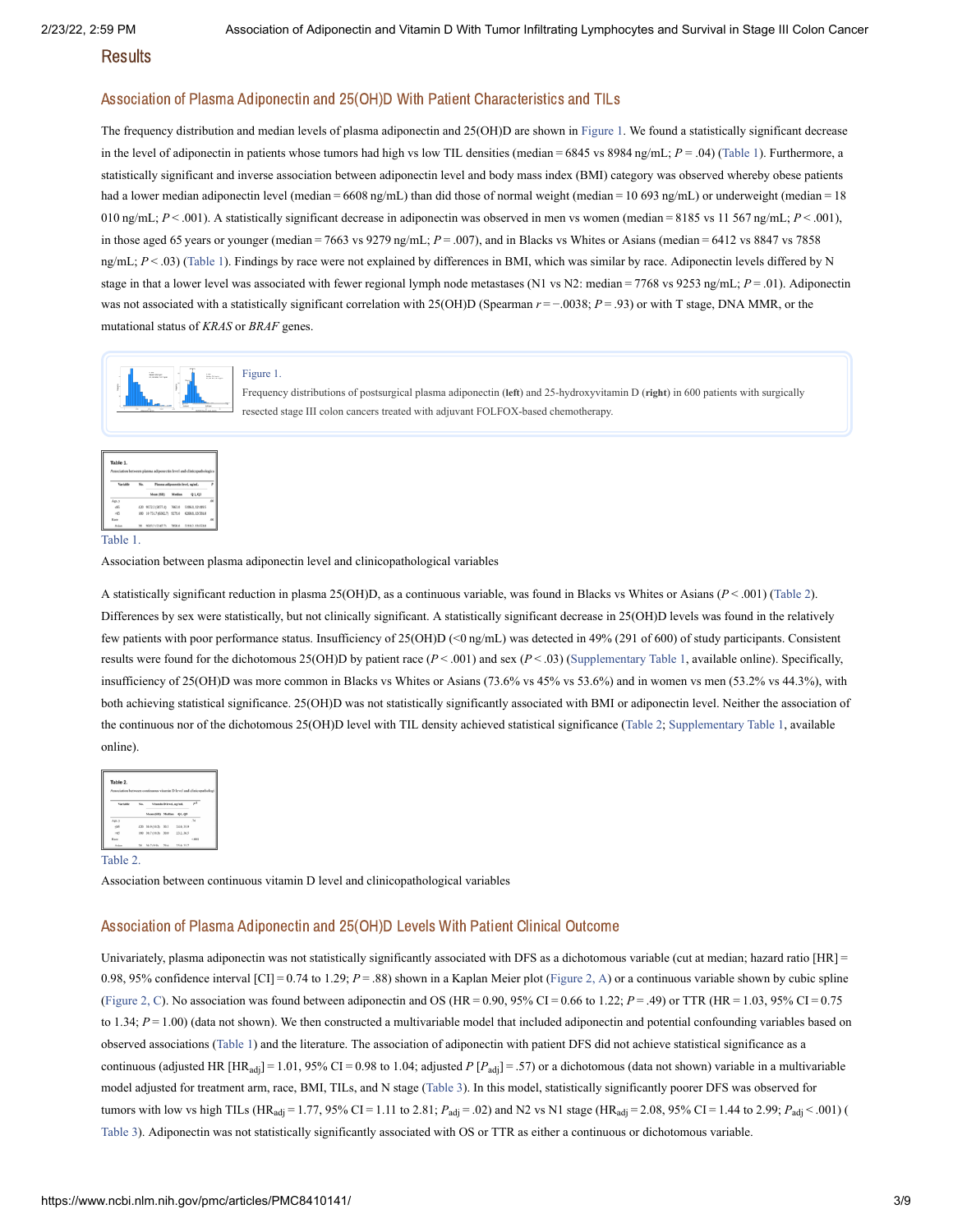

Univariate association of postsurgical plasma adiponectin and 25(OH)D with DFS in patients with stage III colon cancer. Variables are analyzed as dichotomous using Kaplan-Meier plots (**A, B**) or as continuous using a relative risk model with cubic splines ...

| Multivariable analysis of plasma adiponectin and patient disease-free |              |                                      |   |
|-----------------------------------------------------------------------|--------------|--------------------------------------|---|
|                                                                       |              |                                      |   |
| Variable                                                              | Exents/Total | BBR (95% CE)                         | ٠ |
| Adiponectin (step size: 1000)                                         |              | 1.01 (0.98 to 1.04) 57 <sup>2</sup>  |   |
| Treatment arm                                                         |              |                                      |   |
| <b>FOLEOX</b>                                                         | 56/169       | Referent                             |   |
| FOLFOX + conociousb                                                   | 66/169       | 1.09 (0.76 to 1.50) .63 <sup>1</sup> |   |
| Race                                                                  |              |                                      | w |
|                                                                       |              |                                      |   |

[Table](https://www.ncbi.nlm.nih.gov/pmc/articles/PMC8410141/table/pkab070-T3/?report=objectonly) 3.

Multivariable analysis of plasma adiponectin and patient disease-free survival

Univariately, insufficient vs sufficient 25(OH)D was not statistically significantly associated with DFS (HR = 1.12, 95% CI = 0.85 to 1.47; *P* = .44) ( [Figure](https://www.ncbi.nlm.nih.gov/pmc/articles/PMC8410141/figure/pkab070-F2/?report=objectonly) 2, B), OS (HR = 1.20, 95% CI = 0.88 to 1.63;  $P = 0.25$ ), or TTR (HR = 1.11, 95% CI = 0.83 to 1.49;  $P = 0.47$ ). Similarly, the continuous 25(OH)D was not statistically significantly associated with DFS ([Figure](https://www.ncbi.nlm.nih.gov/pmc/articles/PMC8410141/figure/pkab070-F2/?report=objectonly) 2, D) or with other outcome variables. In contrast, low vs high TIL density was associated with poorer patient DFS (HR = 1.89, 95% CI = 1.20 to 2.94;  $P = .005$ ) that achieved statistical significance with 3-year survival rates of 65.4% vs 80.5%, respectively. In a multivariable model that included potential confounders, 25(OH)D as a continuous variable was not associated with patient DFS ( $HR_{adj} = 1.00$ , 95% CI = 0.98 to 1.02;  $P_{adj} = 1.00$ ) [\(Table](https://www.ncbi.nlm.nih.gov/pmc/articles/PMC8410141/table/pkab070-T4/?report=objectonly) 4) or with OS or TTR (data not shown). In this model, TILs (low vs high: HR = 1.77, 95% CI = 1.11 to 2.83; *P* = .02) and N stage (HR = 2.10, 95% CI = 1.46 to 3.02; *P* < .001) were statistically significantly associated with DFS [\(Table](https://www.ncbi.nlm.nih.gov/pmc/articles/PMC8410141/table/pkab070-T4/?report=objectonly) 4). We also examined 25(OH)D as a dichotomous variable whereby insufficiency (<30 ng/mL) was not associated with a statistically significant difference in DFS, OS, or TTR (data not shown). Furthermore, we dichotomized 25(OH)D according to the World Health Organization definition of vitamin D deficiency (<20 ng/mL) and found that it was again not statistically significantly prognostic for DFS (data not shown).

| Multivariate analysis of plasma 25-hydroxyvitamin D and patient dis- |                                       |     |  |
|----------------------------------------------------------------------|---------------------------------------|-----|--|
|                                                                      |                                       |     |  |
|                                                                      |                                       |     |  |
| Exects/Total                                                         | <b>HR (95% CE)</b>                    | r   |  |
|                                                                      | 1.00 (0.98 to 1.02) 1.00 <sup>2</sup> |     |  |
|                                                                      |                                       |     |  |
| 56/169                                                               | Referent                              |     |  |
| 66/169                                                               | 1.11 (9.77 to 1.59) 58 <sup>2</sup>   |     |  |
|                                                                      |                                       |     |  |
|                                                                      |                                       | .yb |  |
|                                                                      |                                       |     |  |

#### [Table](https://www.ncbi.nlm.nih.gov/pmc/articles/PMC8410141/table/pkab070-T4/?report=objectonly) 4.

Multivariate analysis of plasma 25-hydroxyvitamin D and patient disease-free survival

We constructed 3-way interaction models that examined the association of adiponectin and 25(OH)D (adjusting for race and BMI) by TILs and N stage subgroups. No statistically significant relationships were found indicating that the observed associations were not interdependent. Of note, TIL density did not differ by BMI category ( $P = .50$ ) (data not shown). Furthermore and given observed differences in adiponectin and 25(OH)D levels by patient sex [\(Tables](https://www.ncbi.nlm.nih.gov/pmc/articles/PMC8410141/table/pkab070-T1/?report=objectonly) 1 [and](https://www.ncbi.nlm.nih.gov/pmc/articles/PMC8410141/table/pkab070-T2/?report=objectonly) 2), analysis of 25(OH)D with clinical outcome variables (TTR, DFS, OS) by sex or TIL density failed to reveal any statistically significant associations after adjustment for covariates.

## **Discussion**

We analyzed adiponectin and 25(OH)D in postsurgical blood samples from patients with stage III colon cancer treated in a phase III trial of adjuvant chemotherapy. Based on preclinical data suggesting that adiponectin may influence the host inflammatory response to cancer, we determined the association of adiponectin with TIL density in the tumor immune microenvironment. Lower adiponectin levels were associated with a statistically significant increase in TIL density, indicating an inverse relationship between adiponectin and antitumor immunity. This result is consistent with data in a murine model where adiponectin deficiency was associated with tumors with an increased inflammatory infiltrate compared with tumors in nonadiponectin-deficient mice [\(27](#page-9-5)). Adiponectin has been shown to reduce T-cell and B-cell recruitment, induce production of anti-inflammatory cytokines such as IL-10 and an inhibitor of metalloproteinase-1, and inhibit pro-inflammatory chemokines such as IL-6 and TNF-α [\(5](#page-8-4)[,28](#page-9-6)). Furthermore, adiponectin was shown to impede inflammation-induced tumorigenesis ([29\)](#page-9-7). In contrast to adiponectin, we did not find a statistically significant association between the level of plasma 25(OH)D and TIL density. In another report, higher plasma 25(OH)D levels were associated with a lower risk of CRCs with a high density of  $CD3^+$  T cells [\(18\)](#page-8-15). We found that lower adiponectin levels were statistically significantly associated with cancers showing fewer regional lymph node metastases (N1 vs N2 stage). Relevant to this finding is our prior observation of statistically significantly higher TIL densities in N1 vs N2 stage colon cancers ( $P = .0001$ ) [\(25\)](#page-9-3), yet no interaction was found between TIL densities, N stage, and adiponectin in the current study.

https://www.ncbi.nlm.nih.gov/pmc/articles/PMC8410141/ 4/9 Importantly, we confirmed the reported inverse relationship of adiponectin level to BMI in our dataset [\(30](#page-9-8)[,31](#page-9-9)). A statistically significant and inverse relationship between adiponectin and BMI category was observed, with the lowest adiponectin levels found among obese patients. Although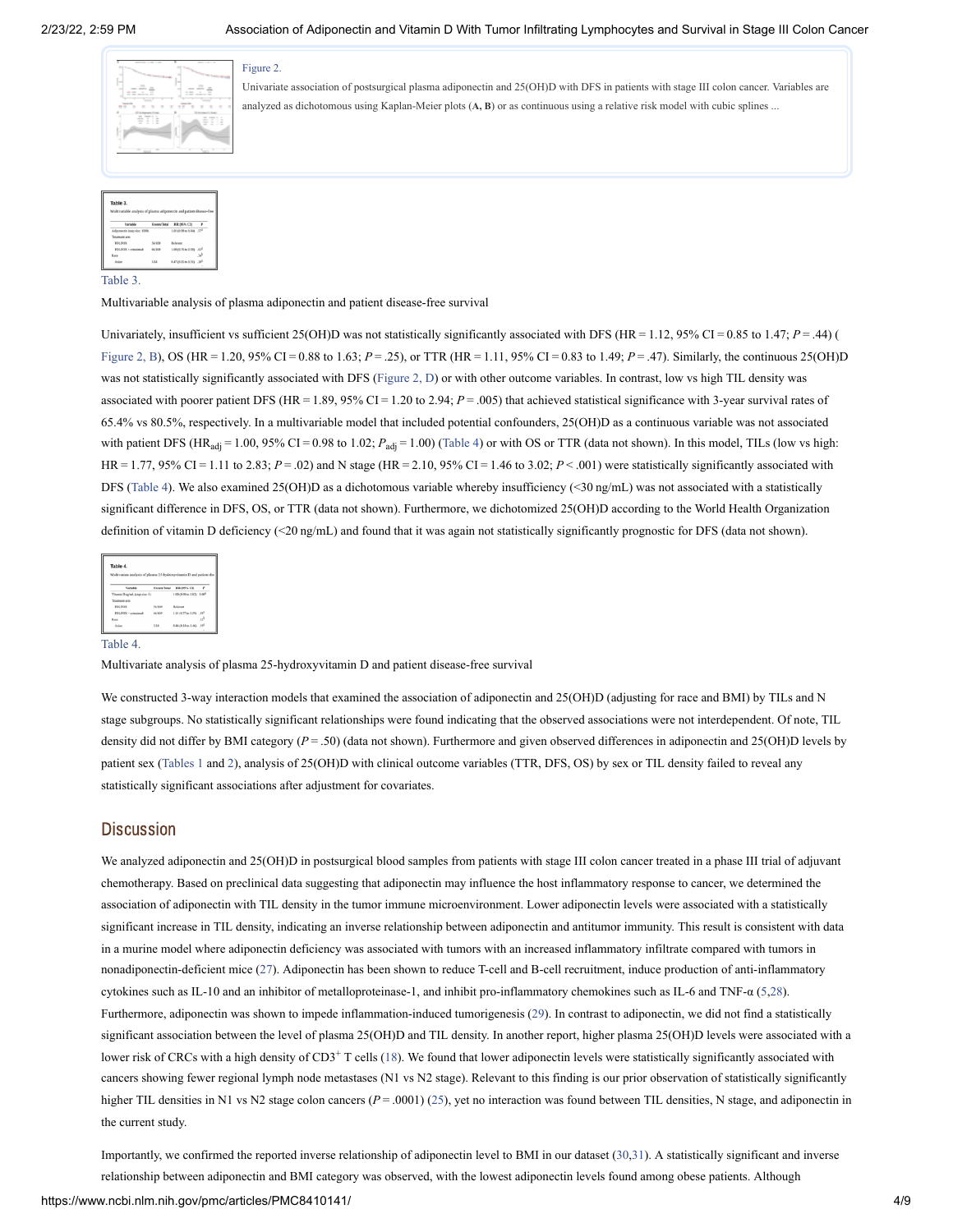adiponectin is exclusively secreted by adipocytes, its paradoxical reduction in obesity may reflect reduced secretion from visceral fat rather than subcutaneous fat. Hypertrophic adipocytes synthesize monocyte chemotactic protein-1 leading to infiltration of macrophages in white adipose tissue accompanied by elevated local TNF-α and increased free fatty acid concentrations that suppress adiponectin secretion [\(32](#page-9-10)). Other factors may include dysregulation of the adiponectin gene (*ADIPOQ*) in obesity [\(33](#page-9-11)).

We observed differences in adiponectin by sex whereby men had statistically significantly lower levels compared with women. This observation may be explained by higher serum androgens in men [\(34](#page-9-12)), and the finding of increased adiponectin levels in older vs younger men may be due to an agerelated decline in testosterone levels. In this regard, adiponectin levels were shown to decrease after testosterone administration in hypogonadal men ([35\)](#page-9-13). In women, adiponectin has been shown to decrease with the transition to menopause ([36](#page-9-14)). We found statistically significantly lower adiponectin levels among Blacks compared with Whites or Asians, which was not explained by differences in BMI by race. However, lower adiponectin levels among Blacks vs Whites was attributed to adiponectin's association with BMI in the population-based race-ethnic Northern Manhattan Study ([37\)](#page-9-15). Differences in adiponectin levels may also have a hereditary component, and further analysis of single nucleotide polymorphisms in adiponectinrelated genes may provide further insight ([38](#page-9-16)).

Whereas plasma adiponectin was associated with vitamin D levels in nonCRC patients ([11](#page-8-10)), no such relationship was observed in our CRC cohort. We observed that nearly one-half of patients were vitamin D insufficient (<30 ng/mL), which far exceeds the 8% prevalence of vitamin D insufficiency in the US general population ([39](#page-9-17)). We found a higher rate of vitamin D insufficiency among Black vs White or Asian. In addition to dietary factors and sunlight exposure, race can influence vitamin D status in that melanin in skin reduces the rate of vitamin D biosynthesis ([12](#page-8-11)[,40\)](#page-10-0). Furthermore, racial differences in the prevalence of common genetic polymorphisms can influence vitamin D levels; for example, Blacks are more likely to have the T allele at rs7041 and less likely to have the A allele at rs4588 vs Whites ([41\)](#page-10-1). Differences by sex for the continuous vitamin D variable were modest; however, vitamin D insufficiency was statistically significantly more common in women vs men, which is consistent with an increased prevalence of hypovitaminosis D in women especially after menopause [\(42\)](#page-10-2).

Despite the inverse association of adiponectin levels and TIL densities that we observed, adiponectin was not statistically significantly associated with patient DFS, OS, or TTR univariately or after adjustment for potential confounders. To our knowledge, these are the first data for postsurgical adiponectin and clinical outcome in CRC patients. Adiponectin at diagnosis of CRC was also not prognostic in a prospective study in 344 consecutive cases ([10](#page-8-9)). Regarding prediagnostic adiponectin, 2 large observational cohorts found a statistically significant and independent association of higher levels with reduced CRC-specific and OS that was more evident in patients with metastatic disease [\(9](#page-8-8)). A potential explanation may be an elevation of adiponectin during weight loss, which is a known predictor of poor prognosis in cancer patients. Adiponectin is an insulin-sensitizing hormone, and low levels are associated with an increased risk of type 2 diabetes independent of other risk factors [\(43\)](#page-10-3). Adiponectin mediates its insulin-sensitizing effect through activation of AMP-activated protein kinase (AMPK) and peroxisome proliferator-activated receptor–alpha pathways with resultant suppression of tumor growth in animal models ([44\)](#page-10-4). As with adiponectin, plasma 25(OH)D was not statistically significantly associated with clinical outcome variables in our cohort. However, a study of resected stage III colon cancer patients found that a higher predicted 25(OH)D score was associated with improved survival outcomes ([16\)](#page-8-17). Of note, 25(OH)D scores were calculated based on serial patient questionnaire data, but not measurements in blood samples. Another study of 1598 patients with stage I to III CRC found that patients with the highest vs lowest tertile of postoperative plasma 25(OH)D levels had lower CRC-specific and all-cause mortality that achieved statistical significance [\(45\)](#page-10-5). 25(OH)D levels, however, were not prognostic in patients with stage IV CRC  $(n = 515)$  from a clinical trial cohort [\(46\)](#page-10-6). We interpret our results and those in stage IV cancers to suggest that any effect of vitamin D on prognosis is attenuated or lost once the disease has metastasized either to regional lymph nodes (stage III) or to distant sites (stage IV). In contrast, a statistically significant association of TILs with prognosis was found in our cohort with low vs high TILs being associated with poorer patient survival as we previously reported ([22,](#page-9-18)[25\)](#page-9-3).

Strengths of our study include same stage patients with uniform treatment in a clinical trial with long-term and meticulous follow-up data. Blood was collected from all patients prior to initiation of chemotherapy, such that the time period between biomarker sampling and initiation of adjuvant treatment was relatively constant. Whereas other studies have used cancer prediagnosis measurements [\(47\)](#page-10-7), our study is the first to examine postdiagnostic plasma adiponectin levels in relation to survival outcomes in CRC patients. Study limitations include retrospective biomarker analysis that was not prespecified and the single assay timepoint. Importantly, measurement of 25(OH)D at a single timepoint was shown to provide an accurate assessment of an individual's long-term vitamin D status ([48\)](#page-10-8). Similarly, adiponectin levels were shown to remain stable over time [\(49](#page-10-9)). We cannot exclude the possibility that the modest sample size of our study may have contributed to the failure to detect a prognostic effect for either biomarker.

In conclusion, we identified a novel inverse association of adiponectin with the intratumoral antitumor immune response indicated by TIL density. Validation of this association in an independent cohort of patients with CRC is warranted. In contrast to TILs, neither adiponectin nor 25(OH)D was found to be prognostic.

#### Funding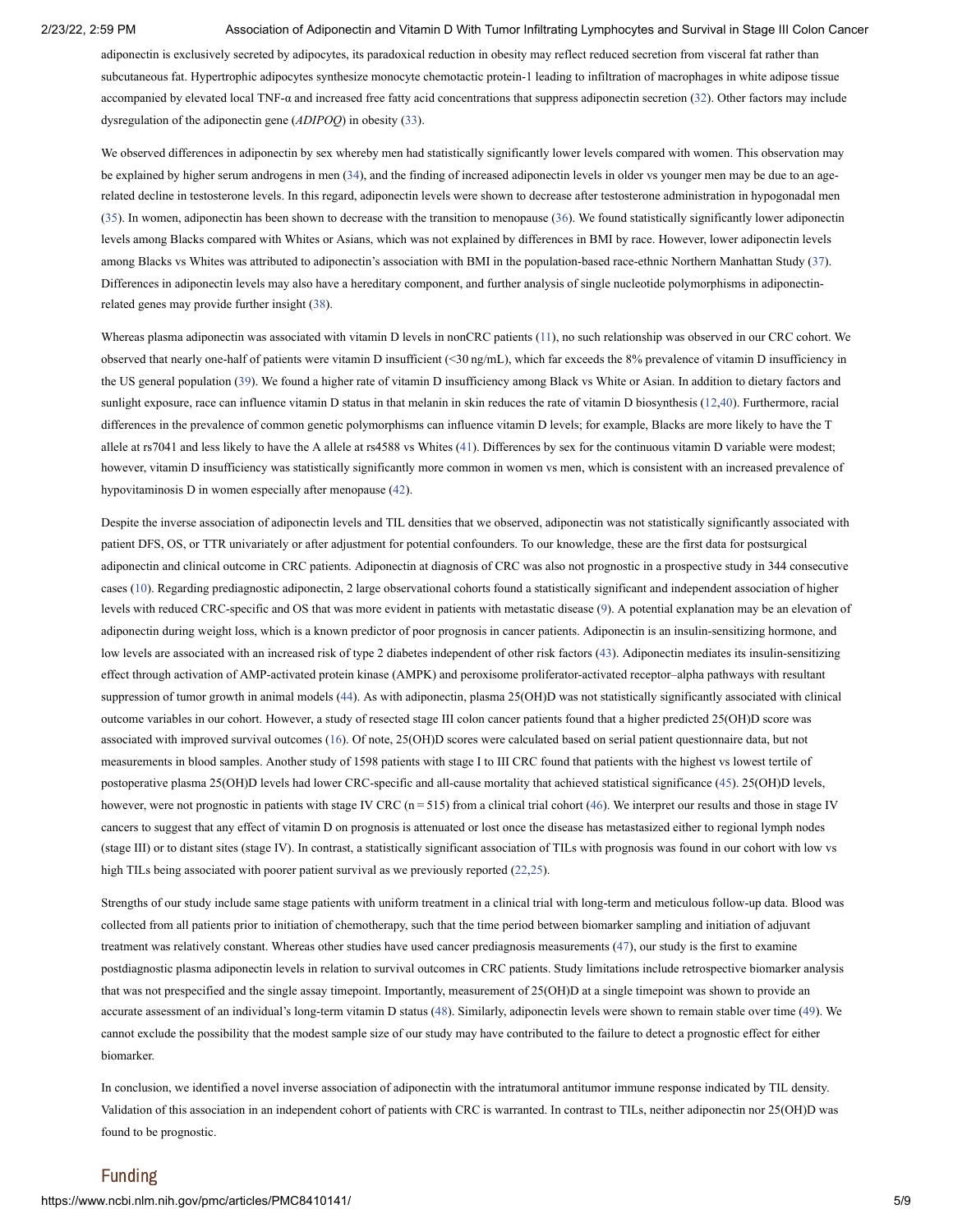Research reported in this publication was supported by the National Cancer Institute (NCI) of the National Institutes of Health (NIH) under award numbers U10CA180821, U10CA180882; U10CA180863, CCSRI 021039 (CCTG); U10CA180868 (NRG); U10CA180888, and UG1CA233163 (SWOG). NCCTG N0147 received funds from Sanofi Aventis. The study was also supported by NCI R01CA210509 (to FAS).

## **Notes**

**Role of the funders:** The funders had no role in the design of the study or in the data collection, analysis, or interpretation. Furthermore, the funders did not participate in the writing of the manuscript or in the decision to submit the manuscript for publication.

**Disclosures:** FAS is a co-inventor of intellectual property with Roche Ventana Medical Systems (Tucson, AZ) and may receive royalties paid to Mayo Clinic. No other relevant conflicts related to the subject matter of this manuscript are reported by the study authors.

**Author contributions:** Study conceptualization: FAS. Data curation: QS. Formal analysis: SBJ, NRF, QS. Funding acquisition: FAS, SRA. Investigation: TCS, RMG, SJC, SG, MSK, SN, AFS, BNJ, MNP, SRA. Methodology: MNP. Project administration/supervision: FAS. Writing: original draft: FAS. Writing-review and editing: all authors.

## Data Availability

Data from published Alliance or North Central Cancer Treatment Group (NCCTG) trials can be accessed by submission of an Alliance Data Sharing Request Form [\(concepts@allianceNCTN.org](mailto:dev@null)). Requests to utilize biomarker data published in this manuscript should also be directed to the corresponding author.

## <span id="page-7-0"></span>Supplementary Material

## pkab070\_Supplementary\_Data

Click here for [additional](https://www.ncbi.nlm.nih.gov/pmc/articles/PMC8410141/bin/pkab070_supplementary_data.pdf) data file. (120K, pdf)

## Article information

JNCI Cancer Spectr. 2021 Oct; 5(5): pkab070. Published online 2021 Jul 23. doi: [10.1093/jncics/pkab070](https://dx.doi.org/10.1093%2Fjncics%2Fpkab070)

PMCID: PMC8410141 PMID: [34485815](https://www.ncbi.nlm.nih.gov/pubmed/34485815)

Frank A [Sinicrope](https://www.ncbi.nlm.nih.gov/pubmed/?term=Sinicrope%20FA%5BAuthor%5D&cauthor=true&cauthor_uid=34485815), MD,<sup>1</sup> Oian Shi, PhD,<sup>2</sup> [Thomas](https://www.ncbi.nlm.nih.gov/pubmed/?term=Smyrk%20TC%5BAuthor%5D&cauthor=true&cauthor_uid=34485815) C Smyrk, MD,<sup>1</sup> Richard M [Goldberg](https://www.ncbi.nlm.nih.gov/pubmed/?term=Goldberg%20RM%5BAuthor%5D&cauthor=true&cauthor_uid=34485815), MD,<sup>3</sup> [Steven](https://www.ncbi.nlm.nih.gov/pubmed/?term=Cohen%20SJ%5BAuthor%5D&cauthor=true&cauthor_uid=34485815) J Cohen, MD,<sup>4</sup> [Sharlene](https://www.ncbi.nlm.nih.gov/pubmed/?term=Gill%20S%5BAuthor%5D&cauthor=true&cauthor_uid=34485815) Gill, MD,<sup>5</sup> Morton S [Kahlenber](https://www.ncbi.nlm.nih.gov/pubmed/?term=Kahlenberg%20MS%5BAuthor%5D&cauthor=true&cauthor_uid=34485815)[g,](https://www.ncbi.nlm.nih.gov/pubmed/?term=Nair%20S%5BAuthor%5D&cauthor=true&cauthor_uid=34485815) MD,<sup>6</sup> Suresh Nair, MD,<sup>7</sup> [Anthony](https://www.ncbi.nlm.nih.gov/pubmed/?term=Shield%20AF%5BAuthor%5D&cauthor=true&cauthor_uid=34485815) F Shield, MDS,<sup>8</sup> Balkrishna N [Jahagirdar](https://www.ncbi.nlm.nih.gov/pubmed/?term=Jahagirdar%20BN%5BAuthor%5D&cauthor=true&cauthor_uid=34485815), MD,<sup>9</sup> Sawyer B [Jacobson](https://www.ncbi.nlm.nih.gov/pubmed/?term=Jacobson%20SB%5BAuthor%5D&cauthor=true&cauthor_uid=34485815), MS,<sup>2</sup> [Nathan](https://www.ncbi.nlm.nih.gov/pubmed/?term=Foster%20NR%5BAuthor%5D&cauthor=true&cauthor_uid=34485815) R Foster, MD,<sup>2</sup> [Michael](https://www.ncbi.nlm.nih.gov/pubmed/?term=Pollak%20MN%5BAuthor%5D&cauthor=true&cauthor_uid=34485815) N Pollak, MD,<sup>10</sup> and Steven R [Alberts,](https://www.ncbi.nlm.nih.gov/pubmed/?term=Alberts%20SR%5BAuthor%5D&cauthor=true&cauthor_uid=34485815) MD<sup>1</sup>

 $^{\text{1}}$ Division of Oncology and Mayo Clinic Comprehensive Cancer Center, Rochester, MN, USA <sup>2</sup> Alliance Statistics and Data Center, Mavo Clinic, Rochester, MN, USA  ${}^{3}$ West Virginia University Cancer Institute, Morgantown, WV, USA <sup>4</sup> Fox Chase Cancer Center, Philadelphia, PA, USA <sup>5</sup>British Columbia Cancer Agency, Vancouver Cancer Centre, Vancouver, BC, Canada  $^6$ Surgical Oncology Associates of South Texas., San Antonio, TX, USA <sup>7</sup> Lehigh Valley Hospital, Allentown, PA, USA <sup>8</sup>Wayne State University, Karmanos Cancer Institute, Detroit, MI, USA <sup>9</sup>Metro Minnesota Community Oncology Research Consortium, Saint Paul, MN, USA <sup>10</sup>McGill University, Montreal, OC, Canada Correspondence to: Frank A. Sinicrope, MD, Mayo Clinic and Mayo Comprehensive Cancer Center, Mayo Clinic, 200 First St, SW, Rochester, MN 55905, USA (e-mail: [sinicrope.frank@mayo.edu\)](mailto:dev@null). Received 2021 Apr 21; Revised 2021 Jun 3; Accepted 2021 Jul 21. [Copyright](https://www.ncbi.nlm.nih.gov/pmc/about/copyright/) © The Author(s) 2021. Published by Oxford University Press.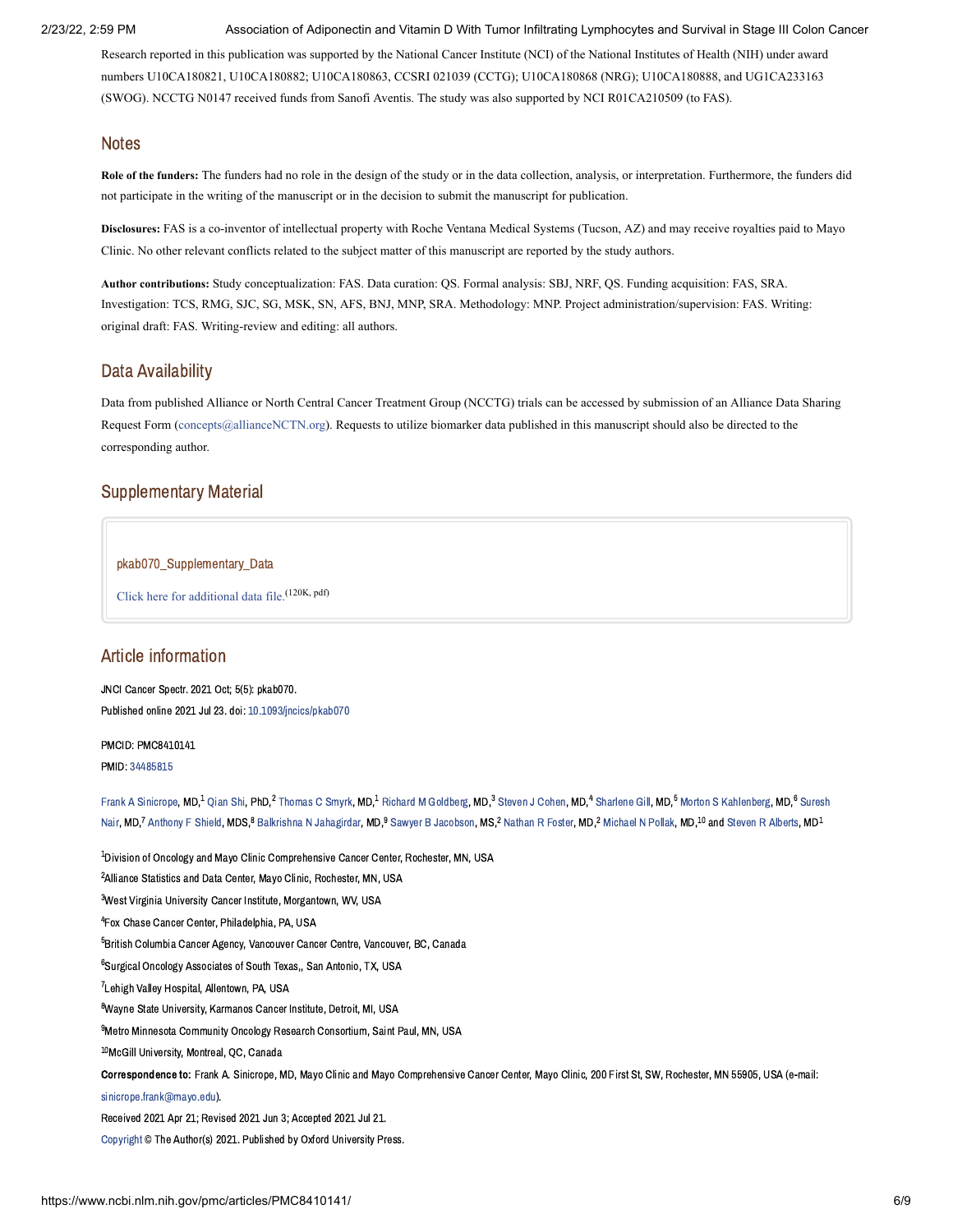This is an Open Access article distributed under the terms of the Creative Commons Attribution License [\(http://creativecommons.org/licenses/by/4.0/](https://creativecommons.org/licenses/by/4.0/)), which permits unrestricted reuse, distribution, and reproduction in any medium, provided the original work is properly cited. Articles from JNCI Cancer Spectrum are provided here courtesy of Oxford University Press

## References

<span id="page-8-0"></span>1. Gupta S, Coronado GD, Argenbright K, et al.Colorectal cancer statistics, 2020. CA Cancer J Clin. 2020;70(4):283–164. [\[PMC free article](https://www.ncbi.nlm.nih.gov/pmc/articles/PMC7523556/?report=reader)] [\[PubMed\]](https://www.ncbi.nlm.nih.gov/pubmed/32583884) [\[Google Scholar](https://scholar.google.com/scholar_lookup?journal=CA+Cancer+J+Clin&title=Colorectal+cancer+statistics,+2020&volume=70&issue=4&publication_year=2020&pages=283-164&pmid=32583884&)]

<span id="page-8-1"></span>2. Hanyuda A, Lee DH, Ogino S, et al.Long-term status of predicted body fat percentage, body mass index and other anthropometric factors with risk of colorectal carcinoma: two large prospective cohort studies in the US. Int J Cancer. 2020;146(9):2383–2393. [[PMC free article\]](https://www.ncbi.nlm.nih.gov/pmc/articles/PMC7282530/?report=reader) [[PubMed](https://www.ncbi.nlm.nih.gov/pubmed/31276608)] [\[Google Scholar](https://scholar.google.com/scholar_lookup?journal=Int+J+Cancer&title=Long-term+status+of+predicted+body+fat+percentage,+body+mass+index+and+other+anthropometric+factors+with+risk+of+colorectal+carcinoma:+two+large+prospective+cohort+studies+in+the+US&volume=146&issue=9&publication_year=2020&pages=2383-2393&pmid=31276608&)]

<span id="page-8-2"></span>3. Folco EJ, Rocha VZ, López-Ilasaca M, Libby P.. Adiponectin inhibits pro-inflammatory signaling in human macrophages independent of interleukin-10. J Biol Chem. 2009;284(38):25569–25575. [[PMC free article\]](https://www.ncbi.nlm.nih.gov/pmc/articles/PMC2757958/?report=reader) [[PubMed](https://www.ncbi.nlm.nih.gov/pubmed/19617629)] [[Google Scholar\]](https://scholar.google.com/scholar_lookup?journal=J+Biol+Chem&title=Adiponectin+inhibits+pro-inflammatory+signaling+in+human+macrophages+independent+of+interleukin-10&volume=284&issue=38&publication_year=2009&pages=25569-25575&pmid=19617629&)

<span id="page-8-3"></span>4. Kim KY, Kim JK, Han SH, et al.Adiponectin is a negative regulator of NK cell cytotoxicity. J Immunol. 2006;176(10):5958–5964. [\[PubMed](https://www.ncbi.nlm.nih.gov/pubmed/16670304)] [\[Google Scholar](https://scholar.google.com/scholar_lookup?journal=J+Immunol&title=Adiponectin+is+a+negative+regulator+of+NK+cell+cytotoxicity&volume=176&issue=10&publication_year=2006&pages=5958-5964&pmid=16670304&)]

<span id="page-8-4"></span>5. Luo Y, Liu M.. Adiponectin: a versatile player of innate immunity. J Mol Cell Biol. 2016;8(2):120–128. [[PMC free article\]](https://www.ncbi.nlm.nih.gov/pmc/articles/PMC4816149/?report=reader) [[PubMed\]](https://www.ncbi.nlm.nih.gov/pubmed/26993045) [\[Google Scholar\]](https://scholar.google.com/scholar_lookup?journal=J+Mol+Cell+Biol&title=Adiponectin:+a+versatile+player+of+innate+immunity&volume=8&issue=2&publication_year=2016&pages=120-128&pmid=26993045&)

<span id="page-8-5"></span>6. Song M, Zhang X, Wu K, et al.Plasma adiponectin and soluble leptin receptor and risk of colorectal cancer: a prospective study. Cancer Prev Res (Phila). 2013;6(9):875–885. [[PMC free article](https://www.ncbi.nlm.nih.gov/pmc/articles/PMC3772620/?report=reader)] [[PubMed](https://www.ncbi.nlm.nih.gov/pubmed/23872505)] [\[Google Scholar](https://scholar.google.com/scholar_lookup?journal=Cancer+Prev+Res+(Phila)&title=Plasma+adiponectin+and+soluble+leptin+receptor+and+risk+of+colorectal+cancer:+a+prospective+study&volume=6&issue=9&publication_year=2013&pages=875-885&pmid=23872505&)]

<span id="page-8-6"></span>7. An W, Bai Y, Deng SX, et al.Adiponectin levels in patients with colorectal cancer and adenoma: a meta-analysis. Eur J Cancer Prev. 2012;21(2):126–133. [\[PubMed\]](https://www.ncbi.nlm.nih.gov/pubmed/21960184) [[Google Scholar\]](https://scholar.google.com/scholar_lookup?journal=Eur+J+Cancer+Prev&title=Adiponectin+levels+in+patients+with+colorectal+cancer+and+adenoma:+a+meta-analysis&volume=21&issue=2&publication_year=2012&pages=126-133&pmid=21960184&)

<span id="page-8-7"></span>8. Lu W, Huang Z, Li N, Liu H.. Low circulating total adiponectin, especially its non-high-molecular weight fraction, represents a promising risk factor for colorectal cancer: a meta-analysis. Onco Targets Ther. 2018;11:2519–2531. [\[PMC free article](https://www.ncbi.nlm.nih.gov/pmc/articles/PMC5942166/?report=reader)] [\[PubMed](https://www.ncbi.nlm.nih.gov/pubmed/29765231)] [\[Google Scholar](https://scholar.google.com/scholar_lookup?journal=Onco+Targets+Ther&title=Low+circulating+total+adiponectin,+especially+its+non-high-molecular+weight+fraction,+represents+a+promising+risk+factor+for+colorectal+cancer:+a+meta-analysis&volume=11&publication_year=2018&pages=2519-2531&pmid=29765231&)]

<span id="page-8-8"></span>9. Chong DQ, Mehta RS, Song M, et al.Prediagnostic plasma adiponectin and survival among patients with colorectal cancer. Cancer Prev Res (Phila). 2015;8(12):1138–1145. [[PMC free article\]](https://www.ncbi.nlm.nih.gov/pmc/articles/PMC4670783/?report=reader) [[PubMed](https://www.ncbi.nlm.nih.gov/pubmed/26382604)] [[Google Scholar\]](https://scholar.google.com/scholar_lookup?journal=Cancer+Prev+Res+(Phila)&title=Prediagnostic+plasma+adiponectin+and+survival+among+patients+with+colorectal+cancer&volume=8&issue=12&publication_year=2015&pages=1138-1145&pmid=26382604&)

<span id="page-8-9"></span>10. Volkova E, Willis JA, Wells JE, et al.Association of angiopoietin-2, C-reactive protein and markers of obesity and insulin resistance with survival outcome in colorectal cancer. Br J Cancer. 2011;104(1):51–59. [[PMC free article](https://www.ncbi.nlm.nih.gov/pmc/articles/PMC3039823/?report=reader)] [\[PubMed](https://www.ncbi.nlm.nih.gov/pubmed/21081932)] [\[Google Scholar](https://scholar.google.com/scholar_lookup?journal=Br+J+Cancer&title=Association+of+angiopoietin-2,+C-reactive+protein+and+markers+of+obesity+and+insulin+resistance+with+survival+outcome+in+colorectal+cancer&volume=104&issue=1&publication_year=2011&pages=51-59&pmid=21081932&)]

<span id="page-8-10"></span>11. Vaidya A, Williams JS, Forman JP.. The independent association between 25-hydroxyvitamin D and adiponectin and its relation with BMI in two large cohorts: the NHS and the HPFS. Obesity (Silver Spring). 2012;20(1):186–191. [[PMC free article\]](https://www.ncbi.nlm.nih.gov/pmc/articles/PMC3461263/?report=reader) [[PubMed](https://www.ncbi.nlm.nih.gov/pubmed/21760630)] [\[Google Scholar\]](https://scholar.google.com/scholar_lookup?journal=Obesity+(Silver+Spring).&title=The+independent+association+between+25-hydroxyvitamin+D+and+adiponectin+and+its+relation+with+BMI+in+two+large+cohorts:+the+NHS+and+the+HPFS&volume=20&issue=1&publication_year=2012&pages=186-191&pmid=21760630&)

<span id="page-8-11"></span>12. Holick MF.Vitamin D deficiency. N Engl J Med. 2007;357(3):266–281. [\[PubMed\]](https://www.ncbi.nlm.nih.gov/pubmed/17634462) [\[Google Scholar\]](https://scholar.google.com/scholar_lookup?journal=N+Engl+J+Med&title=Vitamin+D+deficiency&volume=357&issue=3&publication_year=2007&pages=266-281&pmid=17634462&)

<span id="page-8-12"></span>13. Gorham ED, Garland CF, Garland FC, et al.Optimal vitamin D status for colorectal cancer prevention: a quantitative meta analysis. Am J Prev Med. 2007;32(3):210–216. [[PubMed](https://www.ncbi.nlm.nih.gov/pubmed/17296473)] [[Google Scholar](https://scholar.google.com/scholar_lookup?journal=Am+J+Prev+Med&title=Optimal+vitamin+D+status+for+colorectal+cancer+prevention:+a+quantitative+meta+analysis&volume=32&issue=3&publication_year=2007&pages=210-216&pmid=17296473&)]

<span id="page-8-13"></span>14. Ng K, Wolpin BM, Meyerhardt JA, et al.Prospective study of predictors of vitamin D status and survival in patients with colorectal cancer. Br J Cancer. 2009;101(6):916–923. [[PMC free article](https://www.ncbi.nlm.nih.gov/pmc/articles/PMC2743349/?report=reader)] [\[PubMed\]](https://www.ncbi.nlm.nih.gov/pubmed/19690551) [[Google Scholar\]](https://scholar.google.com/scholar_lookup?journal=Br+J+Cancer&title=Prospective+study+of+predictors+of+vitamin+D+status+and+survival+in+patients+with+colorectal+cancer&volume=101&issue=6&publication_year=2009&pages=916-923&pmid=19690551&)

15. Maalmi H, Walter V, Jansen L, et al.Association between blood 25-hydroxyvitamin D levels and survival in colorectal cancer patients: an updated systematic review and meta-analysis. Nutrients. 2018;10(7):896. [\[PMC free article\]](https://www.ncbi.nlm.nih.gov/pmc/articles/PMC6073902/?report=reader) [\[PubMed\]](https://www.ncbi.nlm.nih.gov/pubmed/30011816) [\[Google Scholar\]](https://scholar.google.com/scholar_lookup?journal=Nutrients&title=Association+between+blood+25-hydroxyvitamin+D+levels+and+survival+in+colorectal+cancer+patients:+an+updated+systematic+review+and+meta-analysis&volume=10&issue=7&publication_year=2018&)

<span id="page-8-17"></span>16. Fuchs MA, Yuan C, Sato K, et al.Predicted vitamin D status and colon cancer recurrence and mortality in CALGB 89803 (Alliance). Ann Oncol. 2017;28(6):1359–1367. [[PMC free article](https://www.ncbi.nlm.nih.gov/pmc/articles/PMC5789809/?report=reader)] [\[PubMed](https://www.ncbi.nlm.nih.gov/pubmed/28327908)] [\[Google Scholar](https://scholar.google.com/scholar_lookup?journal=Ann+Oncol&title=Predicted+vitamin+D+status+and+colon+cancer+recurrence+and+mortality+in+CALGB+89803+(Alliance)&volume=28&issue=6&publication_year=2017&pages=1359-1367&pmid=28327908&)]

<span id="page-8-14"></span>17. Wesselink E, Balvers M, Bours MJL, et al.The association between circulating levels of vitamin D and inflammatory markers in the first 2 years after colorectal cancer diagnosis. Therap Adv Gastroenterol. 2020;13:1756284820923922. [\[PMC free article\]](https://www.ncbi.nlm.nih.gov/pmc/articles/PMC7273344/?report=reader) [\[PubMed\]](https://www.ncbi.nlm.nih.gov/pubmed/32547638) [\[Google Scholar](https://scholar.google.com/scholar_lookup?journal=Therap+Adv+Gastroenterol&title=The+association+between+circulating+levels+of+vitamin+D+and+inflammatory+markers+in+the+first+2+years+after+colorectal+cancer+diagnosis&volume=13&publication_year=2020&pages=1756284820923922&)]

<span id="page-8-15"></span>18. Song M, Nishihara R, Wang M, et al.Plasma 25-hydroxyvitamin D and colorectal cancer risk according to tumour immunity status. Gut. 2016;65(2):296– 304. [\[PMC free article](https://www.ncbi.nlm.nih.gov/pmc/articles/PMC4503524/?report=reader)] [\[PubMed\]](https://www.ncbi.nlm.nih.gov/pubmed/25591978) [[Google Scholar\]](https://scholar.google.com/scholar_lookup?journal=Gut&title=Plasma+25-hydroxyvitamin+D+and+colorectal+cancer+risk+according+to+tumour+immunity+status&volume=65&issue=2&publication_year=2016&pages=296-304&pmid=25591978&)

<span id="page-8-16"></span>19. Hamada T, Liu L, Nowak JA, et al.Vitamin D status after colorectal cancer diagnosis and patient survival according to immune response to tumour. Eur J Cancer. 2018;103:98–107. [\[PMC free article](https://www.ncbi.nlm.nih.gov/pmc/articles/PMC6195453/?report=reader)] [[PubMed\]](https://www.ncbi.nlm.nih.gov/pubmed/30219720) [\[Google Scholar\]](https://scholar.google.com/scholar_lookup?journal=Eur+J+Cancer&title=Vitamin+D+status+after+colorectal+cancer+diagnosis+and+patient+survival+according+to+immune+response+to+tumour&volume=103&publication_year=2018&pages=98-107&pmid=30219720&)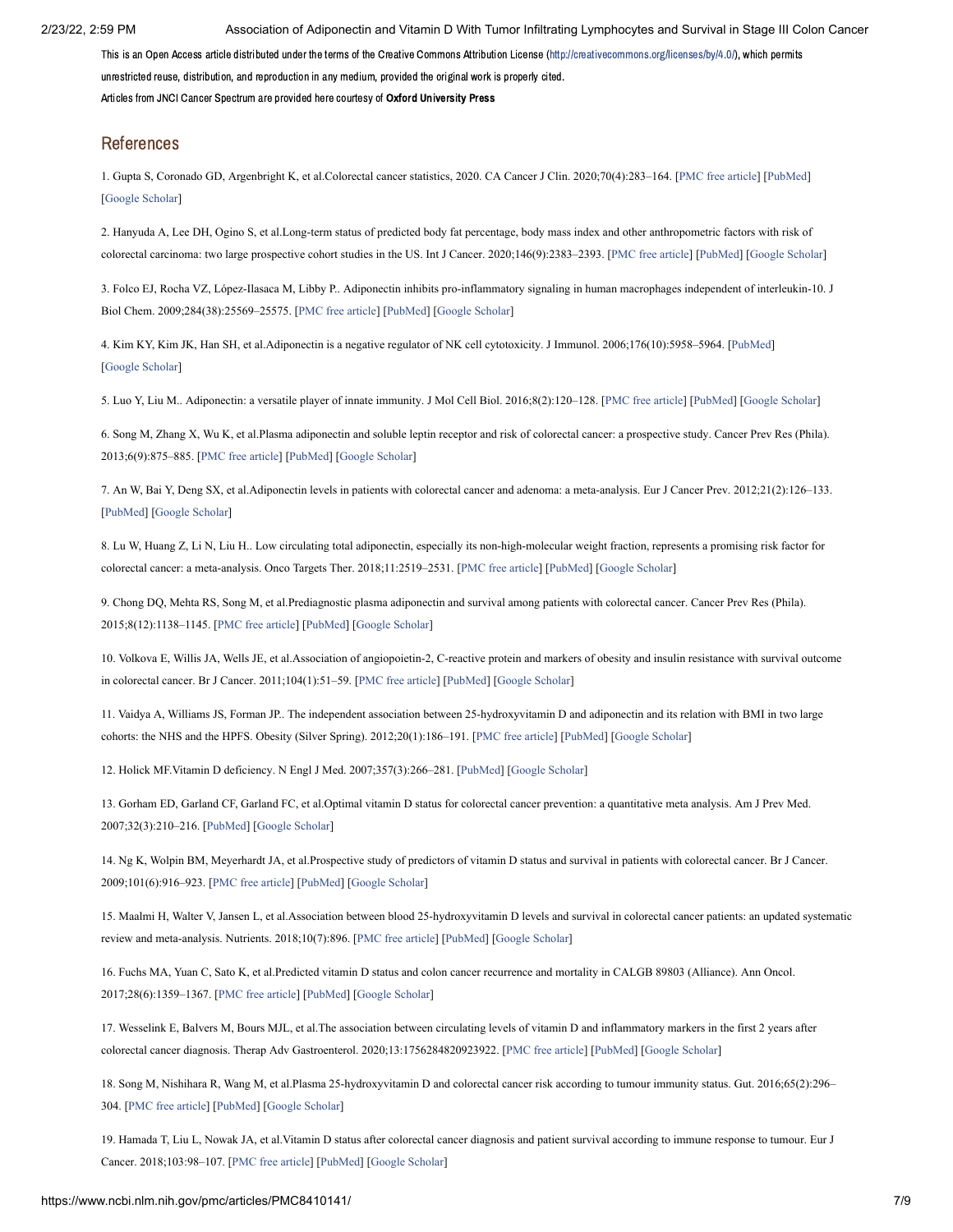<span id="page-9-0"></span>20. Rozek LS, Schmit SL, Greenson JK, et al.Tumor-infiltrating lymphocytes, Crohn's-like lymphoid reaction, and survival from colorectal cancer. J Natl Cancer Inst. 2016;108(8):djw027. [\[PMC free article\]](https://www.ncbi.nlm.nih.gov/pmc/articles/PMC5017930/?report=reader) [[PubMed](https://www.ncbi.nlm.nih.gov/pubmed/27172903)] [\[Google Scholar](https://scholar.google.com/scholar_lookup?journal=J+Natl+Cancer+Inst&title=Tumor-infiltrating+lymphocytes,+Crohn%E2%80%99s-like+lymphoid+reaction,+and+survival+from+colorectal+cancer&volume=108&publication_year=2016&)]

21. Pages F, Mlecnik B, Marliot F, et al.International validation of the consensus immunoscore for the classification of colon cancer: a prognostic and accuracy study. Lancet. 2018;391(10135):2128–2139. [\[PubMed](https://www.ncbi.nlm.nih.gov/pubmed/29754777)] [\[Google Scholar](https://scholar.google.com/scholar_lookup?journal=Lancet&title=International+validation+of+the+consensus+immunoscore+for+the+classification+of+colon+cancer:+a+prognostic+and+accuracy+study&volume=391&issue=10135&publication_year=2018&pages=2128-2139&pmid=29754777&)]

<span id="page-9-18"></span>22. Sinicrope FA, Shi Q, Hermitte F, et al.Contribution of immunoscore and molecular features to survival prediction in stage III colon cancer. JNCI Cancer Spectr. 2020;4(3):pkaa023. [\[PMC free article\]](https://www.ncbi.nlm.nih.gov/pmc/articles/PMC7236783/?report=reader) [\[PubMed\]](https://www.ncbi.nlm.nih.gov/pubmed/32455336) [\[Google Scholar](https://scholar.google.com/scholar_lookup?journal=JNCI+Cancer+Spectr&title=Contribution+of+immunoscore+and+molecular+features+to+survival+prediction+in+stage+III+colon+cancer&volume=4&issue=3&publication_year=2020&pages=pkaa023&pmid=32455336&)]

<span id="page-9-1"></span>23. Shin DW, Kim MA, Lee J-C, et al.Effect of oxaliplatin, fluorouracil, and leucovorin with or without cetuximab on survival among patients with resected stage III colon cancer: a randomized trial. BMC Res Notes. 2021;14(1):272–1393. [\[PMC free article](https://www.ncbi.nlm.nih.gov/pmc/articles/PMC3442260/?report=reader)] [\[PubMed\]](https://www.ncbi.nlm.nih.gov/pubmed/22474202) [[Google Scholar\]](https://scholar.google.com/scholar_lookup?journal=BMC+Res+Notes&title=Effect+of+oxaliplatin,+fluorouracil,+and+leucovorin+with+or+without+cetuximab+on+survival+among+patients+with+resected+stage+III+colon+cancer:+a+randomized+trial&volume=14&issue=1&publication_year=2021&pages=272-1393&pmid=34266478&)

<span id="page-9-2"></span>24. Hollis BW.Quantitation of 25-hydroxyvitamin D and 1,25-dihydroxyvitamin D by radioimmunoassay using radioiodinated tracers. Methods Enzymol. 1997;282:174–186. [[PubMed\]](https://www.ncbi.nlm.nih.gov/pubmed/9330287) [\[Google Scholar](https://scholar.google.com/scholar_lookup?journal=Methods+Enzymol&title=Quantitation+of+25-hydroxyvitamin+D+and+1,25-dihydroxyvitamin+D+by+radioimmunoassay+using+radioiodinated+tracers&volume=282&publication_year=1997&pages=174-186&pmid=9330287&)]

<span id="page-9-3"></span>25. Lee H, Sha D, Foster NR, et al.Analysis of tumor microenvironmental features to refine prognosis by T, N risk group in patients with stage III colon cancer (NCCTG N0147) (Alliance). Ann Oncol. 2020;31(4):487–494. [\[PMC free article\]](https://www.ncbi.nlm.nih.gov/pmc/articles/PMC7372727/?report=reader) [[PubMed\]](https://www.ncbi.nlm.nih.gov/pubmed/32165096) [[Google Scholar](https://scholar.google.com/scholar_lookup?journal=Ann+Oncol&title=Analysis+of+tumor+microenvironmental+features+to+refine+prognosis+by+T,+N+risk+group+in+patients+with+stage+III+colon+cancer+(NCCTG+N0147)+(Alliance)&volume=31&issue=4&publication_year=2020&pages=487-494&pmid=32165096&)]

<span id="page-9-4"></span>26. Yoon HH, Tougeron D, Shi Q, et al.; for the Alliance for Clinical Trials in Oncology. KRAS codon 12 and 13 mutations in relation to disease-free survival in BRAF-wild-type stage III colon cancers from an adjuvant chemotherapy trial (N0147 alliance). Clin Cancer Res. 2014;20(11):3033–3043. [[PMC free article](https://www.ncbi.nlm.nih.gov/pmc/articles/PMC4040326/?report=reader)] [\[PubMed\]](https://www.ncbi.nlm.nih.gov/pubmed/24687927) [[Google Scholar\]](https://scholar.google.com/scholar_lookup?journal=Clin+Cancer+Res&title=KRAS+codon+12+and+13+mutations+in+relation+to+disease-free+survival+in+BRAF-wild-type+stage+III+colon+cancers+from+an+adjuvant+chemotherapy+trial+(N0147+alliance)&volume=20&issue=11&publication_year=2014&pages=3033-3043&pmid=24687927&)

<span id="page-9-5"></span>27. Saxena A, Chumanevich A, Fletcher E, et al.Adiponectin deficiency: role in chronic inflammation induced colon cancer. Biochim Biophys Acta. 2012;1822(4):527–536. [[PMC free article](https://www.ncbi.nlm.nih.gov/pmc/articles/PMC3961716/?report=reader)] [\[PubMed](https://www.ncbi.nlm.nih.gov/pubmed/22198319)] [\[Google Scholar](https://scholar.google.com/scholar_lookup?journal=Biochim+Biophys+Acta&title=Adiponectin+deficiency:+role+in+chronic+inflammation+induced+colon+cancer&volume=1822&issue=4&publication_year=2012&pages=527-536&pmid=22198319&)]

<span id="page-9-6"></span>28. Fenton JI, Birmingham JM.. Adipokine regulation of colon cancer: adiponectin attenuates interleukin-6-induced colon carcinoma cell proliferation via STAT-3. Mol Carcinog. 2010;49(7):700–709. [\[PMC free article](https://www.ncbi.nlm.nih.gov/pmc/articles/PMC2908512/?report=reader)] [[PubMed\]](https://www.ncbi.nlm.nih.gov/pubmed/20564347) [\[Google Scholar](https://scholar.google.com/scholar_lookup?journal=Mol+Carcinog&title=Adipokine+regulation+of+colon+cancer:+adiponectin+attenuates+interleukin-6-induced+colon+carcinoma+cell+proliferation+via+STAT-3&volume=49&issue=7&publication_year=2010&pages=700-709&pmid=20564347&)]

<span id="page-9-7"></span>29. Yehuda-Shnaidman E, Schwartz B.. Mechanisms linking obesity, inflammation and altered metabolism to colon carcinogenesis. Obes Rev. 2012;13(12):1083–1095. [\[PubMed](https://www.ncbi.nlm.nih.gov/pubmed/22937964)] [[Google Scholar](https://scholar.google.com/scholar_lookup?journal=Obes+Rev&title=Mechanisms+linking+obesity,+inflammation+and+altered+metabolism+to+colon+carcinogenesis&volume=13&issue=12&publication_year=2012&pages=1083-1095&pmid=22937964&)]

<span id="page-9-8"></span>30. Arita Y, Kihara S, Ouchi N, et al.Paradoxical decrease of an adipose-specific protein, adiponectin, in obesity. Biochem Biophys Res Commun . 1999;257(1):79–83. [[PubMed](https://www.ncbi.nlm.nih.gov/pubmed/10092513)] [[Google Scholar](https://scholar.google.com/scholar_lookup?journal=Biochem+Biophys+Res+Commun&title=Paradoxical+decrease+of+an+adipose-specific+protein,+adiponectin,+in+obesity&volume=257&issue=1&publication_year=1999&pages=79-83&pmid=10092513&)]

<span id="page-9-9"></span>31. Pais R, Silaghi H, Silaghi AC, et al.Metabolic syndrome and risk of subsequent colorectal cancer. World J Gastroenterol. 2009;15(41):5141–5148. [\[PMC free article\]](https://www.ncbi.nlm.nih.gov/pmc/articles/PMC2773892/?report=reader) [\[PubMed\]](https://www.ncbi.nlm.nih.gov/pubmed/19891012) [\[Google Scholar\]](https://scholar.google.com/scholar_lookup?journal=World+J+Gastroenterol&title=Metabolic+syndrome+and+risk+of+subsequent+colorectal+cancer&volume=15&issue=41&publication_year=2009&pages=5141-5148&pmid=19891012&)

<span id="page-9-10"></span>32. Makki K, Froguel P, Wolowczuk I.. Adipose tissue in obesity-related inflammation and insulin resistance: cells, cytokines, and chemokines. ISRN Inflamm. 2013;2013:139239. [[PMC free article\]](https://www.ncbi.nlm.nih.gov/pmc/articles/PMC3881510/?report=reader) [[PubMed](https://www.ncbi.nlm.nih.gov/pubmed/24455420)] [\[Google Scholar\]](https://scholar.google.com/scholar_lookup?journal=ISRN+Inflamm&title=Adipose+tissue+in+obesity-related+inflammation+and+insulin+resistance:+cells,+cytokines,+and+chemokines&volume=2013&publication_year=2013&pages=139239&pmid=24455420&)

<span id="page-9-11"></span>33. Hivert MF, Manning AK, McAteer JB, et al.Common variants in the adiponectin gene (ADIPOQ) associated with plasma adiponectin levels, type 2 diabetes, and diabetes-related quantitative traits: the Framingham Offspring Study. Diabetes. 2008;57(12):3353–3359. [[PMC free article\]](https://www.ncbi.nlm.nih.gov/pmc/articles/PMC2584143/?report=reader) [[PubMed](https://www.ncbi.nlm.nih.gov/pubmed/18776141)] [[Google Scholar\]](https://scholar.google.com/scholar_lookup?journal=Diabetes&title=Common+variants+in+the+adiponectin+gene+(ADIPOQ)+associated+with+plasma+adiponectin+levels,+type+2+diabetes,+and+diabetes-related+quantitative+traits:+the+Framingham+Offspring+Study&volume=57&issue=12&publication_year=2008&pages=3353-3359&pmid=18776141&)

<span id="page-9-12"></span>34. Böttner A, Kratzsch JRGEN, MüLler G, et al.Gender differences of adiponectin levels develop during the progression of puberty and are related to serum androgen levels. J Clin Endocrinol Metab. 2004;89(8):4053–4061. [\[PubMed](https://www.ncbi.nlm.nih.gov/pubmed/15292348)] [\[Google Scholar](https://scholar.google.com/scholar_lookup?journal=J+Clin+Endocrinol+Metab&title=Gender+differences+of+adiponectin+levels+develop+during+the+progression+of+puberty+and+are+related+to+serum+androgen+levels&volume=89&issue=8&publication_year=2004&pages=4053-4061&pmid=15292348&)]

<span id="page-9-13"></span>35. Lanfranco F, Zitzmann M, Simoni M, Nieschlag E.. Serum adiponectin levels in hypogonadal males: influence of testosterone replacement therapy. Clin Endocrinol. 2004;60(4):500–507. [[PubMed\]](https://www.ncbi.nlm.nih.gov/pubmed/15049966) [\[Google Scholar](https://scholar.google.com/scholar_lookup?journal=Clin+Endocrinol&title=Serum+adiponectin+levels+in+hypogonadal+males:+influence+of+testosterone+replacement+therapy&volume=60&issue=4&publication_year=2004&pages=500-507&)]

<span id="page-9-14"></span>36. Jürimäe J, Jürimäe T.. Plasma adiponectin concentration in healthy pre- and postmenopausal women: relationship with body composition, bone mineral, and metabolic variables. Am J Physiol Endocrinol Metab. 2007;293(1):E42–47. [[PubMed\]](https://www.ncbi.nlm.nih.gov/pubmed/17341545) [[Google Scholar\]](https://scholar.google.com/scholar_lookup?journal=Am+J+Physiol+Endocrinol+Metab&title=Plasma+adiponectin+concentration+in+healthy+pre-+and+postmenopausal+women:+relationship+with+body+composition,+bone+mineral,+and+metabolic+variables&volume=293&issue=1&publication_year=2007&pages=E42-47&pmid=17341545&)

<span id="page-9-15"></span>37. Gardener H, Crisby M, Sjoberg C, et al.Serum adiponectin in relation to race-ethnicity and vascular risk factors in the Northern Manhattan Study. Metab Syndr Relat Disord. 2013;11(1):46–55. [\[PMC free article\]](https://www.ncbi.nlm.nih.gov/pmc/articles/PMC3593695/?report=reader) [[PubMed](https://www.ncbi.nlm.nih.gov/pubmed/23127161)] [[Google Scholar\]](https://scholar.google.com/scholar_lookup?journal=Metab+Syndr+Relat+Disord&title=Serum+adiponectin+in+relation+to+race-ethnicity+and+vascular+risk+factors+in+the+Northern+Manhattan+Study&volume=11&issue=1&publication_year=2013&pages=46-55&pmid=23127161&)

<span id="page-9-16"></span>38. Cohen SS, Gammon MD, Signorello LB, et al.Serum adiponectin in relation to body mass index and other correlates in Black and White women. Ann Epidemiol. 2011;21(2):86–94. [\[PMC free article](https://www.ncbi.nlm.nih.gov/pmc/articles/PMC3018848/?report=reader)] [[PubMed\]](https://www.ncbi.nlm.nih.gov/pubmed/21109453) [[Google Scholar](https://scholar.google.com/scholar_lookup?journal=Ann+Epidemiol&title=Serum+adiponectin+in+relation+to+body+mass+index+and+other+correlates+in+Black+and+White+women&volume=21&issue=2&publication_year=2011&pages=86-94&pmid=21109453&)]

<span id="page-9-17"></span>39. Looker AC, Johnson CL, Lacher DA, et al.Vitamin D status: United States. NCHS Data Brief 2011. 2011;(59):1–8. [\[PubMed\]](https://www.ncbi.nlm.nih.gov/pubmed/21592422) [[Google Scholar](https://scholar.google.com/scholar_lookup?journal=NCHS+Data+Brief+2011&title=Vitamin+D+status:+United+States&issue=59&publication_year=2011&pages=1-8&)]